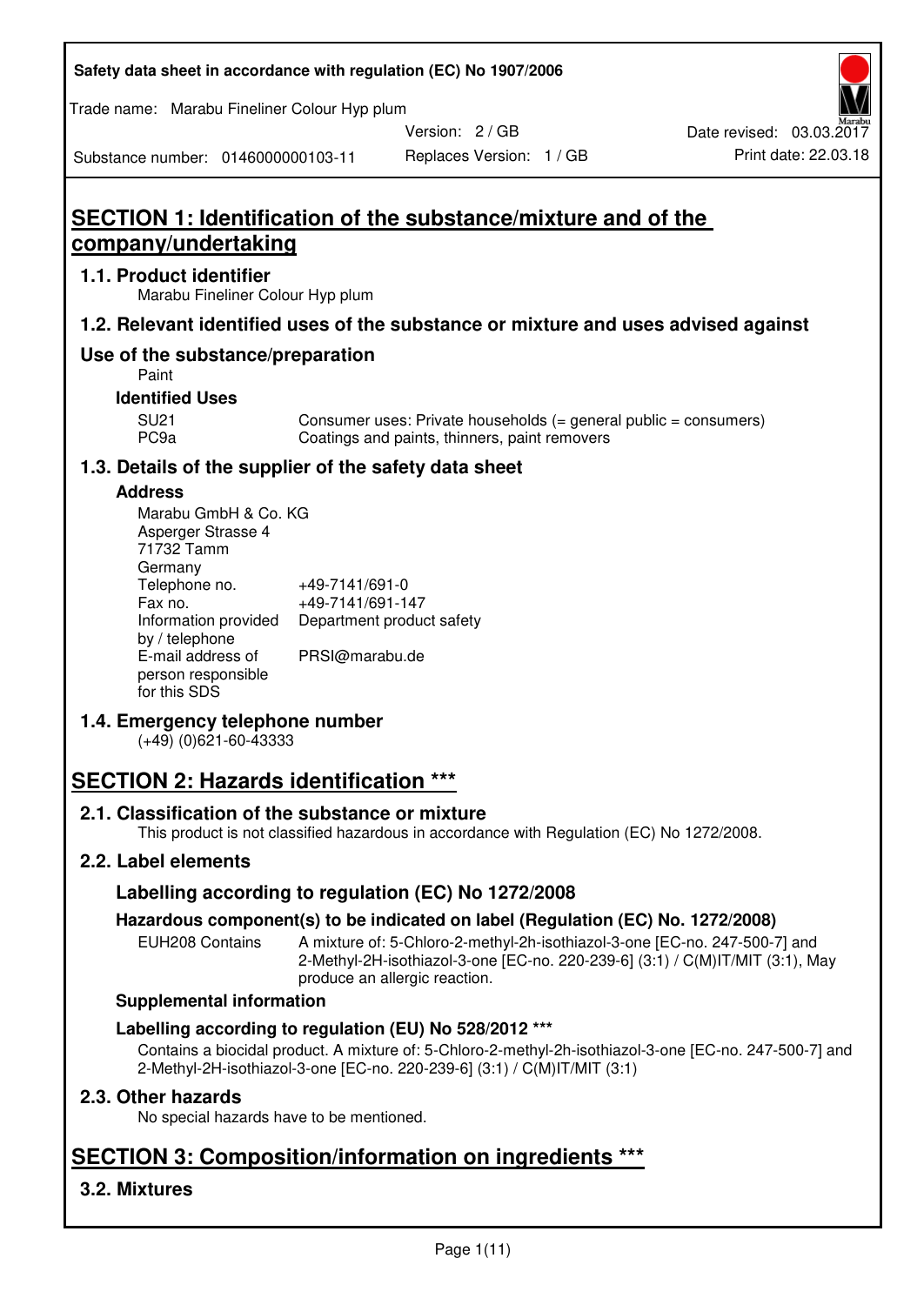| Safety data sheet in accordance with regulation (EC) No 1907/2006                                                                                                 |                                                                                                                             |                              |                                                      |                                                         |      |                                                  |
|-------------------------------------------------------------------------------------------------------------------------------------------------------------------|-----------------------------------------------------------------------------------------------------------------------------|------------------------------|------------------------------------------------------|---------------------------------------------------------|------|--------------------------------------------------|
| Trade name: Marabu Fineliner Colour Hyp plum                                                                                                                      |                                                                                                                             |                              |                                                      |                                                         |      |                                                  |
| Substance number: 0146000000103-11                                                                                                                                |                                                                                                                             | Version: 2 / GB              |                                                      | Replaces Version: 1 / GB                                |      | Date revised: 03.03.2017<br>Print date: 22.03.18 |
| <b>Chemical characterization</b>                                                                                                                                  |                                                                                                                             |                              |                                                      |                                                         |      |                                                  |
| Paint based on water<br><b>Hazardous ingredients</b>                                                                                                              |                                                                                                                             |                              |                                                      |                                                         |      |                                                  |
| <b>Ethanediol</b>                                                                                                                                                 |                                                                                                                             |                              |                                                      |                                                         |      |                                                  |
| CAS No.<br>EINECS no.<br>Registration no.                                                                                                                         | $107 - 21 - 1$<br>203-473-3<br>01-2119456816-28                                                                             |                              |                                                      |                                                         |      |                                                  |
| Concentration                                                                                                                                                     | $>=$                                                                                                                        | 1                            | $\lt$                                                | 10                                                      | $\%$ |                                                  |
| Classification (Regulation (EC) No. 1272/2008)                                                                                                                    | Acute Tox, 4<br>STOT RE <sub>2</sub>                                                                                        |                              | H302<br>H373                                         |                                                         |      |                                                  |
| <b>Bronopol (INN)</b>                                                                                                                                             |                                                                                                                             |                              |                                                      |                                                         |      |                                                  |
| CAS No.                                                                                                                                                           | $52 - 51 - 7$                                                                                                               |                              |                                                      |                                                         |      |                                                  |
| EINECS no.<br>Concentration                                                                                                                                       | 200-143-0<br>$>=$                                                                                                           | 0,01                         | $\lt$                                                | 0,1                                                     | $\%$ |                                                  |
|                                                                                                                                                                   |                                                                                                                             |                              |                                                      |                                                         |      |                                                  |
| Classification (Regulation (EC) No. 1272/2008)                                                                                                                    | Eye Dam. 1<br>Skin Irrit. 2<br>STOT SE <sub>3</sub><br>Acute Tox. 4<br>Acute Tox. 4<br>Aquatic Acute 1<br>Aquatic Chronic 1 |                              | H318<br>H315<br>H335<br>H302<br>H312<br>H400<br>H410 |                                                         |      |                                                  |
| Concentration limits (Regulation (EC) No. 1272/2008)                                                                                                              | Aquatic Acute 1<br><b>Aquatic Chronic</b><br>1                                                                              | H400<br>H410                 | $M = 10$<br>$M = 1$                                  |                                                         |      |                                                  |
| A mixture of: 5-Chloro-2-methyl-2h-isothiazol-3-one [EC-no. 247-500-7] and<br>2-Methyl-2H-isothiazol-3-one [EC-no. 220-239-6] (3:1) / C(M)IT/MIT (3:1)<br>CAS No. | 55965-84-9                                                                                                                  |                              |                                                      |                                                         |      |                                                  |
| Concentration                                                                                                                                                     |                                                                                                                             |                              | $\,<\,$                                              | 0,0015                                                  | $\%$ |                                                  |
| Classification (Regulation (EC) No. 1272/2008)                                                                                                                    | Acute Tox. 3<br>Aquatic Chronic 1<br>Aquatic Acute 1<br>Skin Sens. 1<br>Skin Corr. 1B<br>Acute Tox. 3<br>Acute Tox. 3       |                              | H331<br>H410<br>H400<br>H317<br>H314<br>H311<br>H301 |                                                         |      |                                                  |
| Concentration limits (Regulation (EC) No. 1272/2008)                                                                                                              |                                                                                                                             |                              |                                                      |                                                         |      |                                                  |
|                                                                                                                                                                   | Skin Corr. 1B<br>Eye Irrit. 2<br>Skin Irrit. 2<br>Skin Sens. 1                                                              | H314<br>H319<br>H315<br>H317 | $>= 0,6$                                             | $= 0,06 < 0,6$<br>$\epsilon = 0.06 < 0.6$<br>$= 0,0015$ |      |                                                  |
| <b>Further ingredients ***</b>                                                                                                                                    |                                                                                                                             |                              |                                                      |                                                         |      |                                                  |
| Glycerol                                                                                                                                                          |                                                                                                                             |                              |                                                      |                                                         |      |                                                  |
| CAS No.                                                                                                                                                           | $56 - 81 - 5$                                                                                                               |                              |                                                      |                                                         |      |                                                  |
| EINECS no.<br>Concentration                                                                                                                                       | 200-289-5<br>$>=$                                                                                                           | 10                           | $\,<\,$                                              | 25                                                      | $\%$ | $[3]$                                            |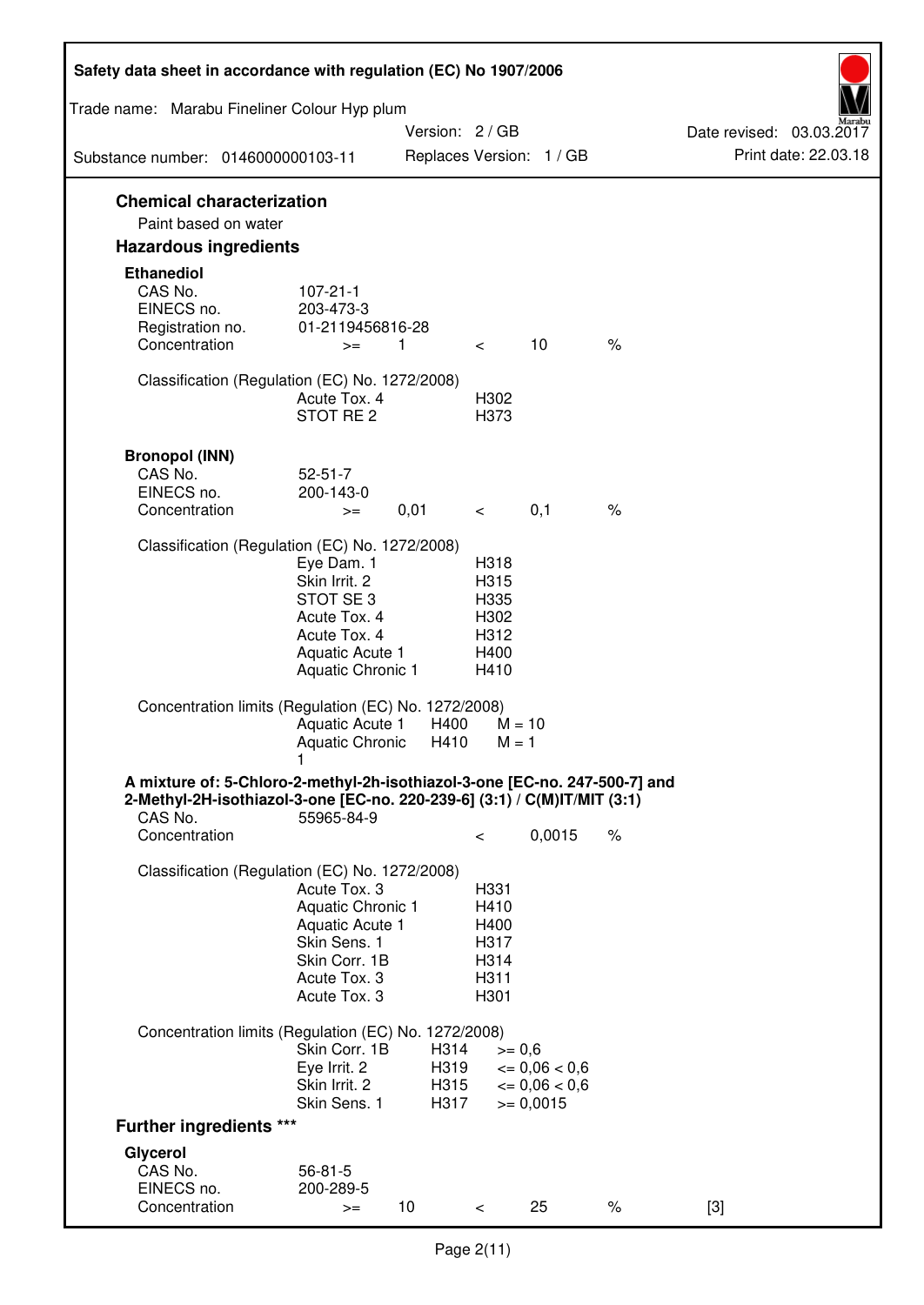|         |                          |                                                                    | Safety data sheet in accordance with regulation (EC) No 1907/2006                                                                                                   |                          |
|---------|--------------------------|--------------------------------------------------------------------|---------------------------------------------------------------------------------------------------------------------------------------------------------------------|--------------------------|
|         |                          | Trade name: Marabu Fineliner Colour Hyp plum                       | Version: 2/GB                                                                                                                                                       | Date revised: 03.03.2017 |
|         |                          | Substance number: 0146000000103-11                                 | Replaces Version: 1 / GB                                                                                                                                            | Print date: 22.03.18     |
|         |                          |                                                                    |                                                                                                                                                                     |                          |
| $\star$ |                          |                                                                    |                                                                                                                                                                     |                          |
|         |                          |                                                                    |                                                                                                                                                                     |                          |
|         |                          | [3] Substance with occupational exposure limits                    |                                                                                                                                                                     |                          |
|         |                          | <b>SECTION 4: First aid measures</b>                               |                                                                                                                                                                     |                          |
|         |                          | 4.1. Description of first aid measures                             |                                                                                                                                                                     |                          |
|         | After skin contact       |                                                                    |                                                                                                                                                                     |                          |
|         |                          |                                                                    | Wash with plenty of water and soap. Do NOT use solvents or thinners.                                                                                                |                          |
|         | After eye contact        |                                                                    | Separate eyelids, wash the eyes thoroughly with water (15 min.). In case of irritation consult an oculist.                                                          |                          |
|         | <b>After ingestion</b>   |                                                                    |                                                                                                                                                                     |                          |
|         | medical treatment.       |                                                                    | Rinse mouth thoroughly with water. If larger amounts are swallowed or in the event of symptoms take                                                                 |                          |
|         |                          | Until now no symptoms known so far.                                | 4.2. Most important symptoms and effects, both acute and delayed                                                                                                    |                          |
|         |                          |                                                                    | 4.3. Indication of any immediate medical attention and special treatment needed                                                                                     |                          |
|         | Treat symptomatically    | Hints for the physician / treatment                                |                                                                                                                                                                     |                          |
|         |                          | <b>SECTION 5: Firefighting measures</b>                            |                                                                                                                                                                     |                          |
|         | 5.1. Extinguishing media |                                                                    |                                                                                                                                                                     |                          |
|         |                          | Suitable extinguishing media<br>Carbon dioxide, Foam, Sand, Water  |                                                                                                                                                                     |                          |
|         | black smoke              |                                                                    | 5.2. Special hazards arising from the substance or mixture<br>In the event of fire the following can be released: Carbon monoxide (CO); Carbon dioxide (CO2); dense |                          |
|         |                          | 5.3. Advice for firefighters                                       |                                                                                                                                                                     |                          |
|         | <b>Other information</b> |                                                                    |                                                                                                                                                                     |                          |
|         |                          |                                                                    | Collect contaminated fire-fighting water separately, must not be discharged into the drains.                                                                        |                          |
|         |                          | <b>SECTION 6: Accidental release measures</b>                      |                                                                                                                                                                     |                          |
|         |                          | No particular measures required.                                   | 6.1. Personal precautions, protective equipment and emergency procedures                                                                                            |                          |
|         |                          | 6.2. Environmental precautions<br>No particular measures required. |                                                                                                                                                                     |                          |
|         |                          | Clean preferably with a detergent - avoid use of solvents.         | 6.3. Methods and material for containment and cleaning up                                                                                                           |                          |

## **6.4. Reference to other sections**

Information regarding Safe handling, see Section 7. Information regarding personal protective measures, see Section 8. Information regarding waste disposal, see Section 13.

# **SECTION 7: Handling and storage**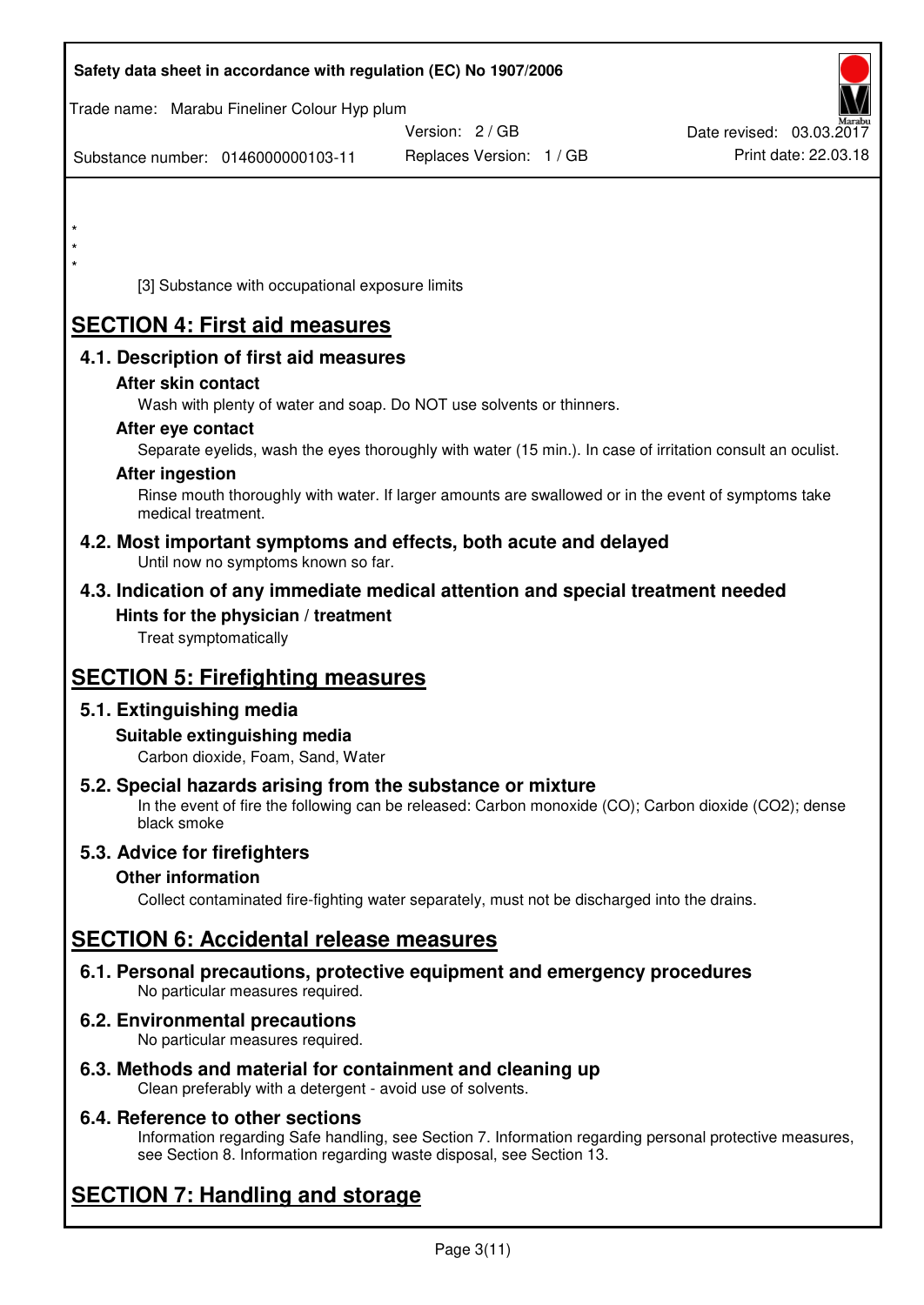| Safety data sheet in accordance with regulation (EC) No 1907/2006                                                                                                                                                                                                                                                                                                  |                         |                                           |  |                                                  |
|--------------------------------------------------------------------------------------------------------------------------------------------------------------------------------------------------------------------------------------------------------------------------------------------------------------------------------------------------------------------|-------------------------|-------------------------------------------|--|--------------------------------------------------|
| Trade name: Marabu Fineliner Colour Hyp plum                                                                                                                                                                                                                                                                                                                       |                         |                                           |  |                                                  |
| Substance number: 0146000000103-11                                                                                                                                                                                                                                                                                                                                 |                         | Version: 2/GB<br>Replaces Version: 1 / GB |  | Date revised: 03.03.2017<br>Print date: 22.03.18 |
|                                                                                                                                                                                                                                                                                                                                                                    |                         |                                           |  |                                                  |
| 7.1. Precautions for safe handling<br>Advice on safe handling<br>Avoid skin and eye contact. Smoking, eating and drinking shall be prohibited in application area.<br>Advice on protection against fire and explosion<br>No special measures required.<br>Classification of fires / temperature class / Ignition group / Dust explosion class<br>Temperature class | T <sub>2</sub>          |                                           |  |                                                  |
| 7.2. Conditions for safe storage, including any incompatibilities<br>Requirements for storage rooms and vessels                                                                                                                                                                                                                                                    |                         |                                           |  |                                                  |
| Store in frostfree conditions.                                                                                                                                                                                                                                                                                                                                     |                         |                                           |  |                                                  |
| Storage class according to TRGS 510                                                                                                                                                                                                                                                                                                                                |                         |                                           |  |                                                  |
| Storage class according to<br><b>TRGS 510</b>                                                                                                                                                                                                                                                                                                                      | 12                      | Non-combustible liquids                   |  |                                                  |
| 7.3. Specific end use(s)<br>Paint                                                                                                                                                                                                                                                                                                                                  |                         |                                           |  |                                                  |
| <b>SECTION 8: Exposure controls/personal protection</b>                                                                                                                                                                                                                                                                                                            |                         |                                           |  |                                                  |
| 8.1. Control parameters                                                                                                                                                                                                                                                                                                                                            |                         |                                           |  |                                                  |
| <b>Exposure limit values</b>                                                                                                                                                                                                                                                                                                                                       |                         |                                           |  |                                                  |
| <b>Ethanediol</b>                                                                                                                                                                                                                                                                                                                                                  |                         |                                           |  |                                                  |
| List<br><b>Type</b>                                                                                                                                                                                                                                                                                                                                                | EH40<br><b>WEL</b>      |                                           |  |                                                  |
| Value                                                                                                                                                                                                                                                                                                                                                              | 10                      | mg/m <sup>3</sup>                         |  |                                                  |
| Skin resorption / sensibilisation: Sk;<br>Glycerol                                                                                                                                                                                                                                                                                                                 | <b>Status: 2011</b>     |                                           |  |                                                  |
| List                                                                                                                                                                                                                                                                                                                                                               | <b>EH40</b>             |                                           |  |                                                  |
| <b>Type</b>                                                                                                                                                                                                                                                                                                                                                        | <b>WEL</b>              |                                           |  |                                                  |
| Value<br><b>Status: 2011</b>                                                                                                                                                                                                                                                                                                                                       | 10                      | mg/m <sup>3</sup>                         |  |                                                  |
| <b>Other information</b>                                                                                                                                                                                                                                                                                                                                           |                         |                                           |  |                                                  |
| There are not known any further control parameters.                                                                                                                                                                                                                                                                                                                |                         |                                           |  |                                                  |
| <b>Derived No/Minimal Effect Levels (DNEL/DMEL)</b>                                                                                                                                                                                                                                                                                                                |                         |                                           |  |                                                  |
| <b>Ethanediol</b>                                                                                                                                                                                                                                                                                                                                                  |                         |                                           |  |                                                  |
| Type of value<br>Reference group                                                                                                                                                                                                                                                                                                                                   | Worker                  | Derived No Effect Level (DNEL)            |  |                                                  |
| Duration of exposure                                                                                                                                                                                                                                                                                                                                               | Long term               |                                           |  |                                                  |
| Route of exposure                                                                                                                                                                                                                                                                                                                                                  | inhalative              |                                           |  |                                                  |
| Mode of action<br>Concentration                                                                                                                                                                                                                                                                                                                                    | Local effects<br>35     |                                           |  | mg/m <sup>3</sup>                                |
|                                                                                                                                                                                                                                                                                                                                                                    |                         |                                           |  |                                                  |
| Type of value<br>Reference group                                                                                                                                                                                                                                                                                                                                   | Worker                  | Derived No Effect Level (DNEL)            |  |                                                  |
| Duration of exposure                                                                                                                                                                                                                                                                                                                                               | Long term               |                                           |  |                                                  |
| Route of exposure                                                                                                                                                                                                                                                                                                                                                  | dermal                  |                                           |  |                                                  |
| Mode of action<br>Concentration                                                                                                                                                                                                                                                                                                                                    | Systemic effects<br>106 |                                           |  | mg/kg                                            |
|                                                                                                                                                                                                                                                                                                                                                                    |                         |                                           |  |                                                  |
| Type of value<br>Reference group                                                                                                                                                                                                                                                                                                                                   | Consumer                | Derived No Effect Level (DNEL)            |  |                                                  |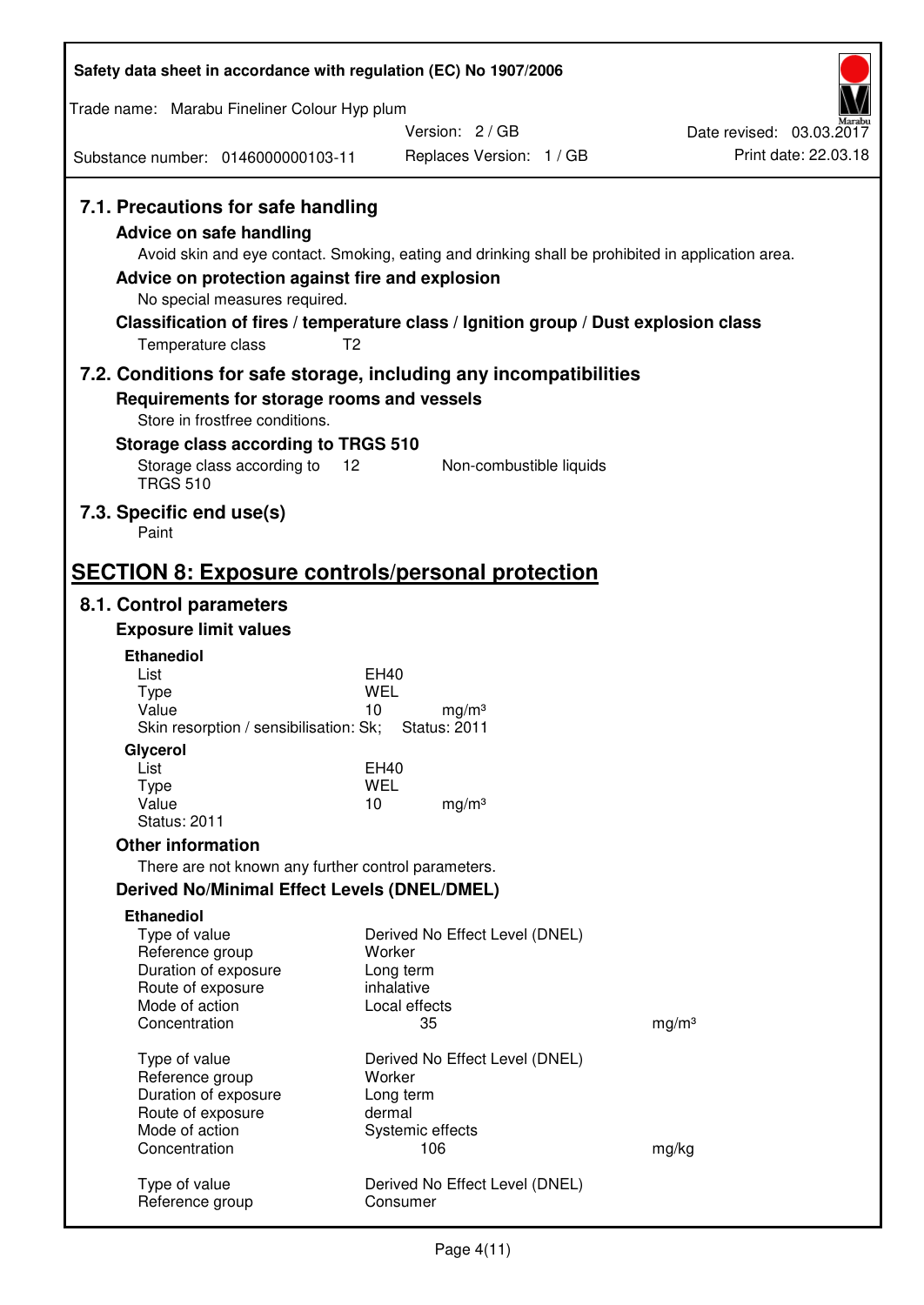| Safety data sheet in accordance with regulation (EC) No 1907/2006      |                                                                                                       |                                                  |  |  |
|------------------------------------------------------------------------|-------------------------------------------------------------------------------------------------------|--------------------------------------------------|--|--|
| Trade name: Marabu Fineliner Colour Hyp plum                           | Version: 2 / GB                                                                                       |                                                  |  |  |
| Substance number: 0146000000103-11                                     | Replaces Version: 1 / GB                                                                              | Date revised: 03.03.2017<br>Print date: 22.03.18 |  |  |
| Duration of exposure                                                   | Long term<br>inhalative                                                                               |                                                  |  |  |
| Route of exposure<br>Mode of action                                    | Local effects                                                                                         |                                                  |  |  |
| Concentration                                                          | 7                                                                                                     | mg/m <sup>3</sup>                                |  |  |
| Type of value                                                          | Derived No Effect Level (DNEL)                                                                        |                                                  |  |  |
| Reference group                                                        | Consumer                                                                                              |                                                  |  |  |
| Duration of exposure                                                   | Long term                                                                                             |                                                  |  |  |
| Route of exposure                                                      | dermal                                                                                                |                                                  |  |  |
| Mode of action                                                         | Systemic effects                                                                                      |                                                  |  |  |
| Concentration                                                          | 53                                                                                                    | mg/kg                                            |  |  |
| <b>Predicted No Effect Concentration (PNEC)</b>                        |                                                                                                       |                                                  |  |  |
| <b>Ethanediol</b>                                                      |                                                                                                       |                                                  |  |  |
| Type of value                                                          | <b>PNEC</b>                                                                                           |                                                  |  |  |
| <b>Type</b>                                                            | Freshwater                                                                                            |                                                  |  |  |
| Concentration                                                          | 10                                                                                                    | mg/l                                             |  |  |
| Type of value                                                          | <b>PNEC</b>                                                                                           |                                                  |  |  |
| <b>Type</b>                                                            | Saltwater                                                                                             |                                                  |  |  |
| Concentration                                                          | 1                                                                                                     | mg/l                                             |  |  |
| Type of value                                                          | <b>PNEC</b>                                                                                           |                                                  |  |  |
| <b>Type</b>                                                            | Water (intermittent release)                                                                          |                                                  |  |  |
| Concentration                                                          | 10                                                                                                    | mg/l                                             |  |  |
| Type of value                                                          | <b>PNEC</b>                                                                                           |                                                  |  |  |
| <b>Type</b>                                                            | Sewage treatment plant (STP)                                                                          |                                                  |  |  |
| Concentration                                                          | 199,5                                                                                                 | mg/l                                             |  |  |
| Type of value                                                          | <b>PNEC</b>                                                                                           |                                                  |  |  |
| Type                                                                   | Freshwater sediment                                                                                   |                                                  |  |  |
| Concentration                                                          | 37                                                                                                    | mg/kg                                            |  |  |
| Type of value                                                          | <b>PNEC</b>                                                                                           |                                                  |  |  |
| Type                                                                   | Marine sediment                                                                                       |                                                  |  |  |
| Concentration                                                          | 3,7                                                                                                   | mg/kg                                            |  |  |
| Type of value                                                          | <b>PNEC</b>                                                                                           |                                                  |  |  |
| <b>Type</b><br>Concentration                                           | Soil<br>1,53                                                                                          | mg/kg                                            |  |  |
|                                                                        |                                                                                                       |                                                  |  |  |
| 8.2. Exposure controls                                                 |                                                                                                       |                                                  |  |  |
| <b>Exposure controls</b>                                               |                                                                                                       |                                                  |  |  |
| Provide adequate ventilation.                                          |                                                                                                       |                                                  |  |  |
| <b>Respiratory protection</b>                                          |                                                                                                       |                                                  |  |  |
| Not necessary.                                                         |                                                                                                       |                                                  |  |  |
| <b>Hand protection</b>                                                 |                                                                                                       |                                                  |  |  |
| Not necessary.<br>In case of intensive contact wear protective gloves. |                                                                                                       |                                                  |  |  |
|                                                                        | There is no one glove material or combination of materials that will give unlimited resistance to any |                                                  |  |  |
| individual or combination of chemicals.                                | For prolonged or repeated handling nitrile rubber gloves with textile undergloves are required.       |                                                  |  |  |
| Material thickness<br>$\, > \,$                                        | 0,5<br>mm                                                                                             |                                                  |  |  |
| Breakthrough time<br>$\,<\,$                                           | 30<br>min                                                                                             |                                                  |  |  |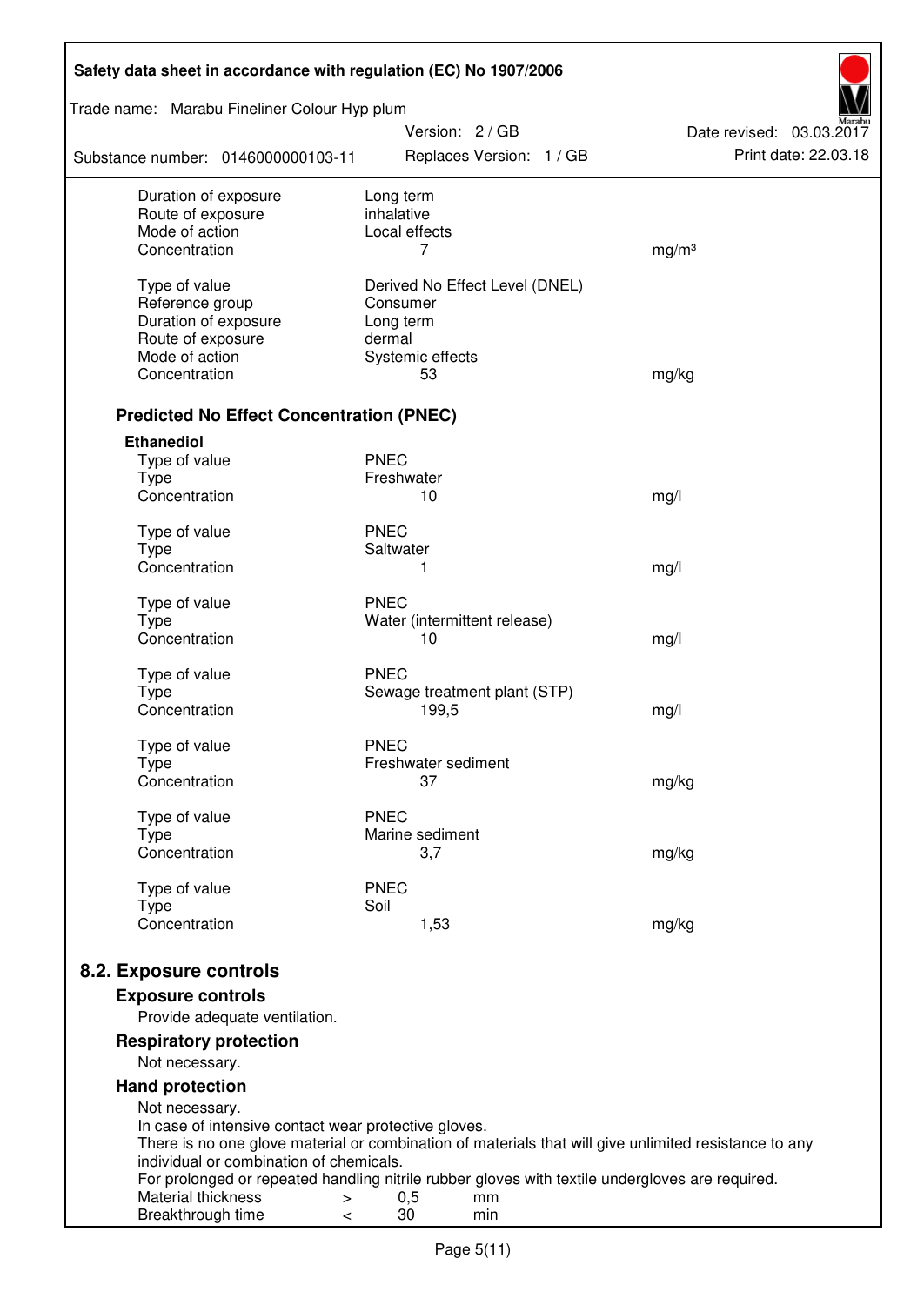| Safety data sheet in accordance with regulation (EC) No 1907/2006                                                                                                                                                                                                                                                                                            |                                 |                          |                                                                                                                                                                                                                                                                                                                    |
|--------------------------------------------------------------------------------------------------------------------------------------------------------------------------------------------------------------------------------------------------------------------------------------------------------------------------------------------------------------|---------------------------------|--------------------------|--------------------------------------------------------------------------------------------------------------------------------------------------------------------------------------------------------------------------------------------------------------------------------------------------------------------|
| Trade name: Marabu Fineliner Colour Hyp plum                                                                                                                                                                                                                                                                                                                 |                                 |                          |                                                                                                                                                                                                                                                                                                                    |
|                                                                                                                                                                                                                                                                                                                                                              | Version: 2 / GB                 |                          | Date revised: 03.03.2017                                                                                                                                                                                                                                                                                           |
| Substance number: 0146000000103-11                                                                                                                                                                                                                                                                                                                           |                                 | Replaces Version: 1 / GB | Print date: 22.03.18                                                                                                                                                                                                                                                                                               |
| The breakthrough time must be greater than the end use time of the product.<br>replacement must be followed.<br>Gloves should be replaced regularly and if there is any sign of damage to the glove material.<br>Always ensure that gloves are free from defects and that they are stored and used correctly.<br>maintenance.<br>once exposure has occurred. |                                 |                          | The instructions and information provided by the glove manufacturer on use, storage, maintenance and<br>The performance or effectiveness of the glove may be reduced by physical/ chemical damage and poor<br>Barrier creams may help to protect the exposed areas of the skin, they should however not be applied |
| Eye protection                                                                                                                                                                                                                                                                                                                                               |                                 |                          |                                                                                                                                                                                                                                                                                                                    |
| Not necessary.                                                                                                                                                                                                                                                                                                                                               |                                 |                          |                                                                                                                                                                                                                                                                                                                    |
| <b>Body protection</b>                                                                                                                                                                                                                                                                                                                                       |                                 |                          |                                                                                                                                                                                                                                                                                                                    |
| Not applicable.                                                                                                                                                                                                                                                                                                                                              |                                 |                          |                                                                                                                                                                                                                                                                                                                    |
| <b>SECTION 9: Physical and chemical properties</b>                                                                                                                                                                                                                                                                                                           |                                 |                          |                                                                                                                                                                                                                                                                                                                    |
| 9.1. Information on basic physical and chemical properties                                                                                                                                                                                                                                                                                                   |                                 |                          |                                                                                                                                                                                                                                                                                                                    |
| <b>Form</b>                                                                                                                                                                                                                                                                                                                                                  | liquid                          |                          |                                                                                                                                                                                                                                                                                                                    |
| <b>Colour</b>                                                                                                                                                                                                                                                                                                                                                | coloured                        |                          |                                                                                                                                                                                                                                                                                                                    |
| <b>Odour</b>                                                                                                                                                                                                                                                                                                                                                 | odourless                       |                          |                                                                                                                                                                                                                                                                                                                    |
| <b>Odour threshold</b>                                                                                                                                                                                                                                                                                                                                       |                                 |                          |                                                                                                                                                                                                                                                                                                                    |
| Remarks                                                                                                                                                                                                                                                                                                                                                      | No data available               |                          |                                                                                                                                                                                                                                                                                                                    |
| <b>Melting point</b>                                                                                                                                                                                                                                                                                                                                         |                                 |                          |                                                                                                                                                                                                                                                                                                                    |
| Remarks                                                                                                                                                                                                                                                                                                                                                      | not determined                  |                          |                                                                                                                                                                                                                                                                                                                    |
| <b>Freezing point</b>                                                                                                                                                                                                                                                                                                                                        |                                 |                          |                                                                                                                                                                                                                                                                                                                    |
| Remarks                                                                                                                                                                                                                                                                                                                                                      | not determined                  |                          |                                                                                                                                                                                                                                                                                                                    |
| Initial boiling point and boiling range                                                                                                                                                                                                                                                                                                                      |                                 |                          |                                                                                                                                                                                                                                                                                                                    |
| Value                                                                                                                                                                                                                                                                                                                                                        | 100<br>appr.                    |                          | $^{\circ}C$                                                                                                                                                                                                                                                                                                        |
| Pressure                                                                                                                                                                                                                                                                                                                                                     | 1.013                           | hPa                      |                                                                                                                                                                                                                                                                                                                    |
| Source                                                                                                                                                                                                                                                                                                                                                       | Literature value                |                          |                                                                                                                                                                                                                                                                                                                    |
| <b>Flash point</b>                                                                                                                                                                                                                                                                                                                                           |                                 |                          |                                                                                                                                                                                                                                                                                                                    |
| Remarks                                                                                                                                                                                                                                                                                                                                                      | Not applicable                  |                          |                                                                                                                                                                                                                                                                                                                    |
| Evaporation rate (ether $= 1$ ) :                                                                                                                                                                                                                                                                                                                            |                                 |                          |                                                                                                                                                                                                                                                                                                                    |
| Remarks                                                                                                                                                                                                                                                                                                                                                      | not determined                  |                          |                                                                                                                                                                                                                                                                                                                    |
| Flammability (solid, gas)                                                                                                                                                                                                                                                                                                                                    |                                 |                          |                                                                                                                                                                                                                                                                                                                    |
| Not applicable                                                                                                                                                                                                                                                                                                                                               |                                 |                          |                                                                                                                                                                                                                                                                                                                    |
| Upper/lower flammability or explosive limits                                                                                                                                                                                                                                                                                                                 |                                 |                          |                                                                                                                                                                                                                                                                                                                    |
| Lower explosion limit                                                                                                                                                                                                                                                                                                                                        | 3,2<br>appr.                    |                          | $%$ $(V)$                                                                                                                                                                                                                                                                                                          |
| Upper explosion limit<br>Source                                                                                                                                                                                                                                                                                                                              | 53<br>appr.<br>Literature value |                          | $%$ (V)                                                                                                                                                                                                                                                                                                            |
| Vapour pressure                                                                                                                                                                                                                                                                                                                                              |                                 |                          |                                                                                                                                                                                                                                                                                                                    |
| Value                                                                                                                                                                                                                                                                                                                                                        | 23<br>appr.                     |                          | hPa                                                                                                                                                                                                                                                                                                                |
| Temperature                                                                                                                                                                                                                                                                                                                                                  | 20                              | °C                       |                                                                                                                                                                                                                                                                                                                    |
| Method                                                                                                                                                                                                                                                                                                                                                       | Value taken from the literature |                          |                                                                                                                                                                                                                                                                                                                    |
| <b>Vapour density</b>                                                                                                                                                                                                                                                                                                                                        |                                 |                          |                                                                                                                                                                                                                                                                                                                    |
| Remarks                                                                                                                                                                                                                                                                                                                                                      | not determined                  |                          |                                                                                                                                                                                                                                                                                                                    |
| <b>Density</b>                                                                                                                                                                                                                                                                                                                                               |                                 |                          |                                                                                                                                                                                                                                                                                                                    |
| Remarks                                                                                                                                                                                                                                                                                                                                                      | not determined                  |                          |                                                                                                                                                                                                                                                                                                                    |
| <b>Solubility in water</b>                                                                                                                                                                                                                                                                                                                                   |                                 |                          |                                                                                                                                                                                                                                                                                                                    |
| Remarks                                                                                                                                                                                                                                                                                                                                                      | miscible                        |                          |                                                                                                                                                                                                                                                                                                                    |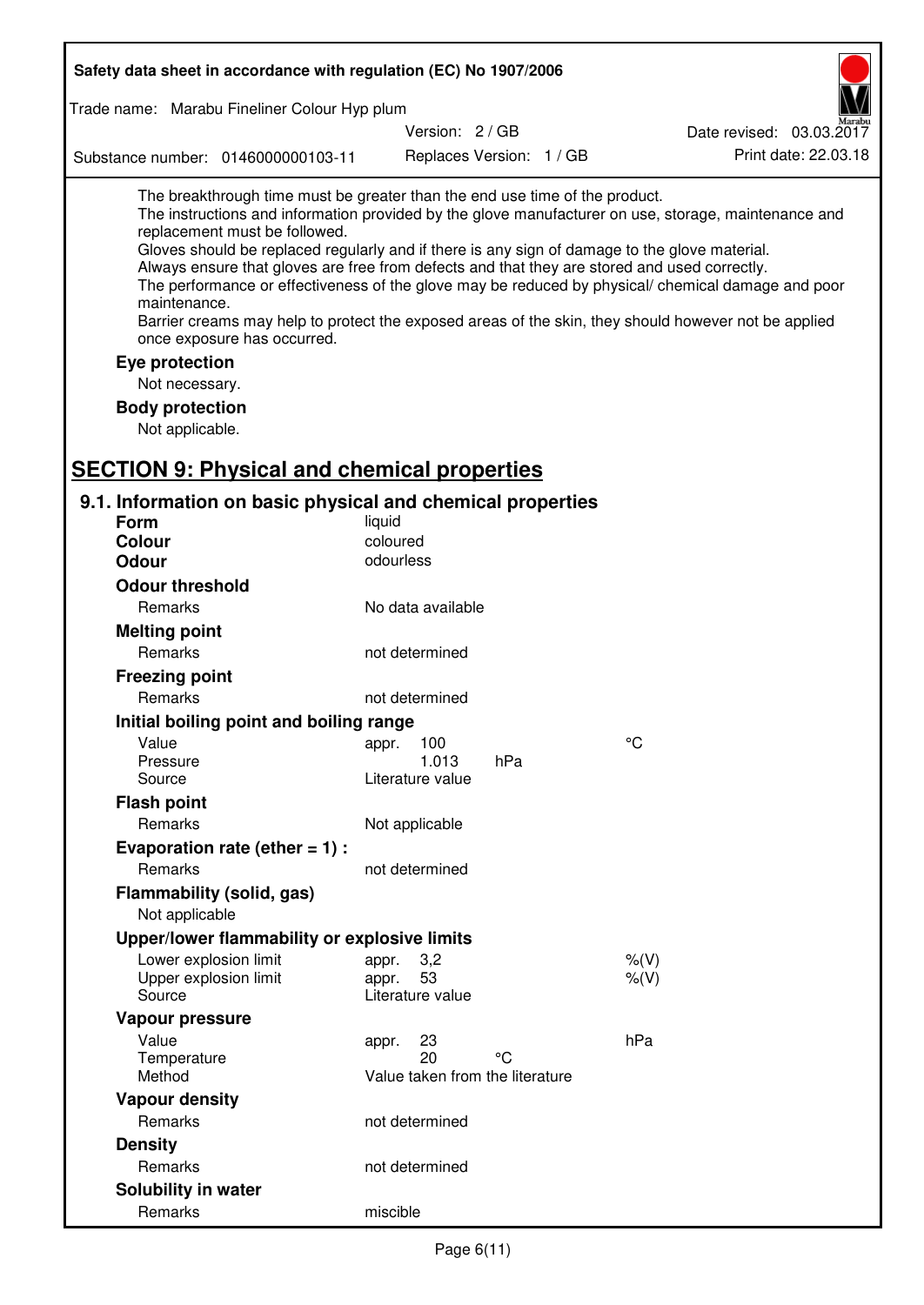| Safety data sheet in accordance with regulation (EC) No 1907/2006                    |                                                                   |    |                                                  |  |
|--------------------------------------------------------------------------------------|-------------------------------------------------------------------|----|--------------------------------------------------|--|
| Trade name: Marabu Fineliner Colour Hyp plum                                         |                                                                   |    |                                                  |  |
| Substance number: 0146000000103-11                                                   | Version: 2 / GB<br>Replaces Version: 1 / GB                       |    | Date revised: 03.03.2017<br>Print date: 22.03.18 |  |
| Ignition temperature                                                                 |                                                                   |    |                                                  |  |
| Value                                                                                | 410<br>appr.                                                      | °C |                                                  |  |
| Source                                                                               | Literature value                                                  |    |                                                  |  |
| <b>Viscosity</b>                                                                     |                                                                   |    |                                                  |  |
| Remarks<br>Remarks                                                                   | not determined                                                    |    |                                                  |  |
| 9.2. Other information                                                               |                                                                   |    |                                                  |  |
| <b>Other information</b>                                                             |                                                                   |    |                                                  |  |
| None known                                                                           |                                                                   |    |                                                  |  |
| <b>SECTION 10: Stability and reactivity</b>                                          |                                                                   |    |                                                  |  |
|                                                                                      |                                                                   |    |                                                  |  |
| 10.1. Reactivity<br>None                                                             |                                                                   |    |                                                  |  |
| 10.2. Chemical stability<br>No hazardous reactions known.                            |                                                                   |    |                                                  |  |
| 10.3. Possibility of hazardous reactions<br>No hazardous reactions known.            |                                                                   |    |                                                  |  |
| 10.4. Conditions to avoid<br>No hazardous reactions known.                           |                                                                   |    |                                                  |  |
| 10.5. Incompatible materials<br>None                                                 |                                                                   |    |                                                  |  |
| 10.6. Hazardous decomposition products<br>No hazardous decomposition products known. |                                                                   |    |                                                  |  |
| <b>SECTION 11: Toxicological information</b>                                         |                                                                   |    |                                                  |  |
| 11.1. Information on toxicological effects                                           |                                                                   |    |                                                  |  |
| <b>Acute oral toxicity</b>                                                           |                                                                   |    |                                                  |  |
| Remarks                                                                              | Based on available data, the classification criteria are not met. |    |                                                  |  |
| <b>Acute dermal toxicity</b>                                                         |                                                                   |    |                                                  |  |
| Remarks                                                                              | Based on available data, the classification criteria are not met. |    |                                                  |  |
| <b>Acute inhalational toxicity</b>                                                   |                                                                   |    |                                                  |  |
| Remarks                                                                              | Based on available data, the classification criteria are not met. |    |                                                  |  |
| <b>Skin corrosion/irritation</b>                                                     |                                                                   |    |                                                  |  |
| Remarks                                                                              | Based on available data, the classification criteria are not met. |    |                                                  |  |
| Serious eye damage/irritation<br>Remarks                                             | Based on available data, the classification criteria are not met. |    |                                                  |  |
| <b>Sensitization</b>                                                                 |                                                                   |    |                                                  |  |
| Remarks                                                                              | Based on available data, the classification criteria are not met. |    |                                                  |  |
| <b>Mutagenicity</b>                                                                  |                                                                   |    |                                                  |  |
| Remarks                                                                              | Based on available data, the classification criteria are not met. |    |                                                  |  |
| <b>Reproductive toxicity</b>                                                         |                                                                   |    |                                                  |  |
| Remarks                                                                              | Based on available data, the classification criteria are not met. |    |                                                  |  |
| Carcinogenicity                                                                      |                                                                   |    |                                                  |  |
| Remarks                                                                              | Based on available data, the classification criteria are not met. |    |                                                  |  |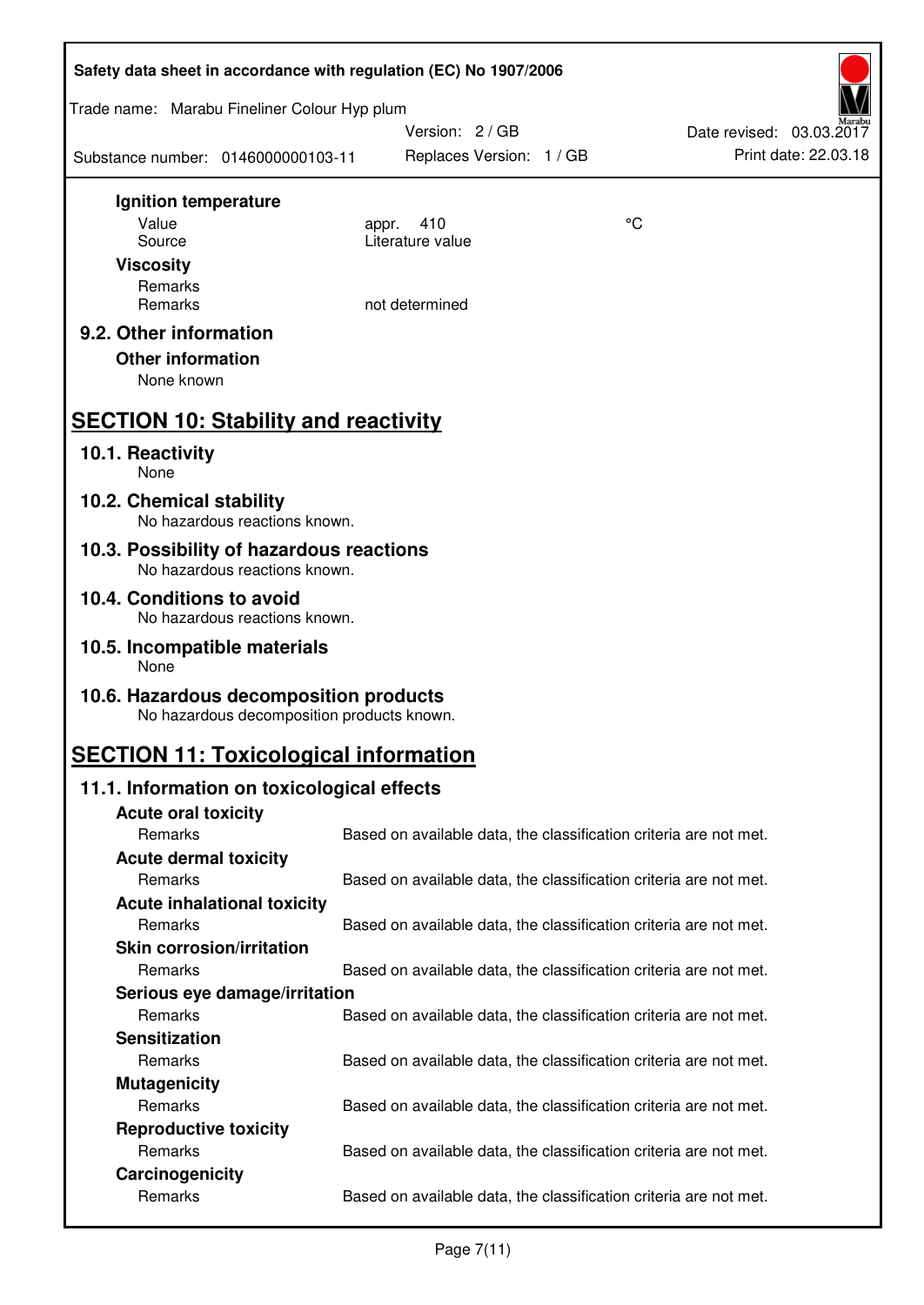#### **Safety data sheet in accordance with regulation (EC) No 1907/2006**

Trade name: Marabu Fineliner Colour Hyp plum

Version: 2 / GB

Date revised: 03.03.2017

Substance number: 0146000000103-11

Replaces Version: 1 / GB Print date: 22.03.18

## **Specific Target Organ Toxicity (STOT)**

**Single exposure** 

Based on available data, the classification criteria are not met.

**Repeated exposure** 

Remarks Based on available data, the classification criteria are not met.

#### **Aspiration hazard**

Based on available data, the classification criteria are not met.

#### **Experience in practice**

Provided all the recommended protective and safety precautions are taken, experience shows that no risk to health can be expected.

#### **Other information**

There are no data available on the mixture itself. The mixture has been assessed following the additivity method of the GHS/CLP Regulation (EC) No 1272/2008.

## **SECTION 12: Ecological information**

## **12.1. Toxicity**

#### **General information**

There are no data available on the mixture itself.Do not allow to enter drains or water courses.The mixture has been assessed following the summation method of the CLP Regulation (EC) No 1272/2008 and is not classified as dangerous for the environment.

## **12.2. Persistence and degradability**

#### **General information**

There are no data available on the mixture itself.

## **12.3. Bioaccumulative potential**

#### **General information**

There are no data available on the mixture itself.

#### **12.4. Mobility in soil**

#### **General information**

There are no data available on the mixture itself.

**12.5. Results of PBT and vPvB assessment** 

#### **General information**

There are no data available on the mixture itself.

#### **12.6. Other adverse effects**

#### **General information**

There are no data available on the mixture itself.

# **SECTION 13: Disposal considerations**

## **13.1. Waste treatment methods**

## **Disposal recommendations for the product**

The product can be placed with other household refuse. Small residues in containers can be washed-out with water and put into the drainage system.

#### **Disposal recommendations for packaging**

Packaging that cannot be cleaned should be disposed off as product waste. Completely emptied packagings can be given for recycling.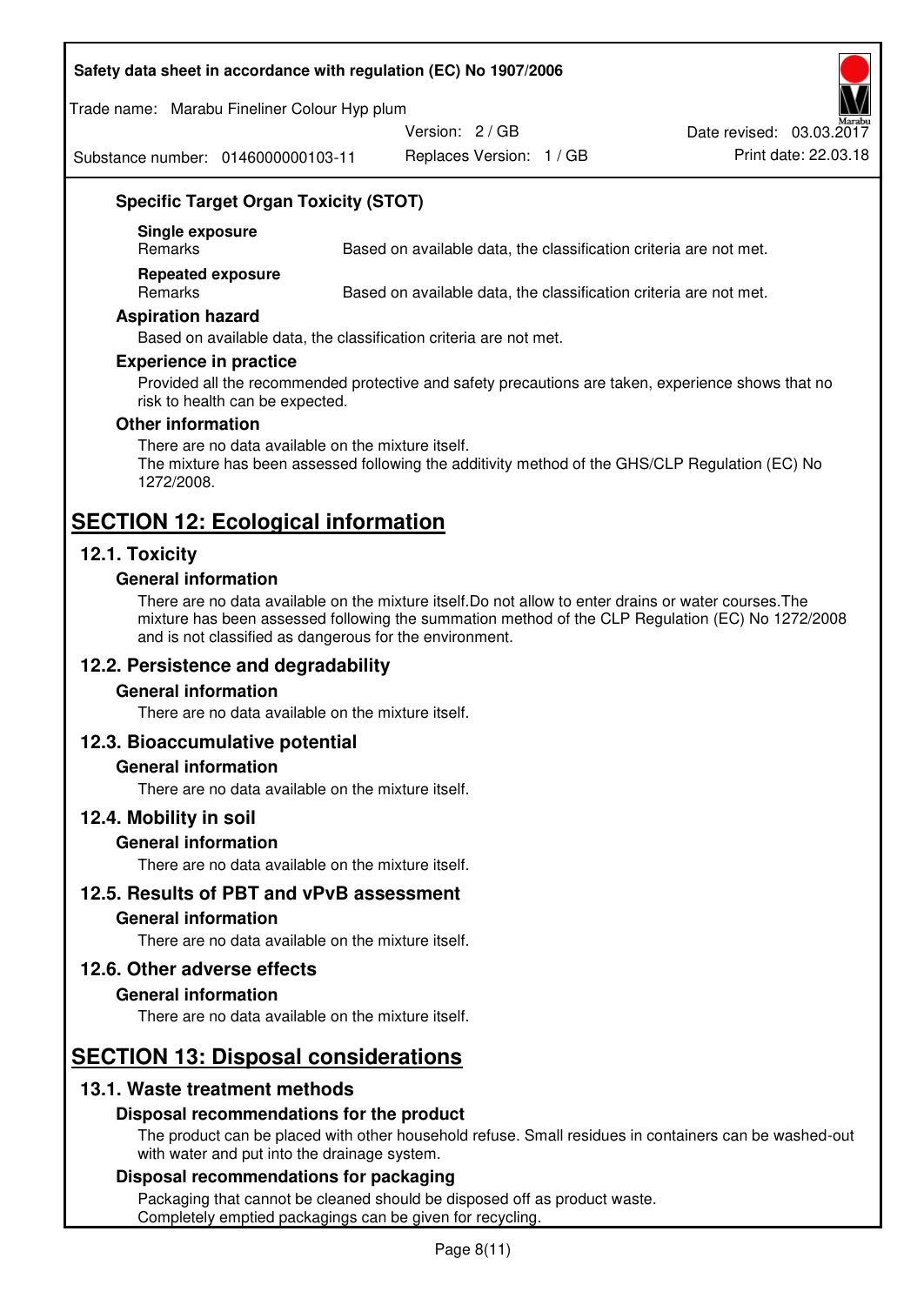| Safety data sheet in accordance with regulation (EC) No 1907/2006                                                                                                                           |                                                                                                       |                          |
|---------------------------------------------------------------------------------------------------------------------------------------------------------------------------------------------|-------------------------------------------------------------------------------------------------------|--------------------------|
| Trade name: Marabu Fineliner Colour Hyp plum                                                                                                                                                | Version: 2 / GB                                                                                       | Date revised: 03.03.2017 |
| Substance number: 0146000000103-11                                                                                                                                                          | Replaces Version: 1 / GB                                                                              | Print date: 22.03.18     |
| <b>SECTION 14: Transport information</b><br><b>Land transport ADR/RID</b><br>Non-dangerous goods                                                                                            |                                                                                                       |                          |
| 14.1. UN number<br>$UN -$<br>14.2. UN proper shipping name                                                                                                                                  |                                                                                                       |                          |
| 14.3. Transport hazard class(es)<br>Class<br>Label                                                                                                                                          |                                                                                                       |                          |
| 14.4. Packing group<br>Packing group<br>Transport category<br>$\mathbf{0}$<br>14.5. Environmental hazards                                                                                   |                                                                                                       |                          |
| <b>Marine transport IMDG/GGVSee</b><br>14.1. UN number<br>$UN -$<br>14.2. UN proper shipping name                                                                                           | The product does not constitute a hazardous substance in sea transport.                               |                          |
| 14.3. Transport hazard class(es)<br>Class<br>Subsidiary risk<br>14.4. Packing group                                                                                                         |                                                                                                       |                          |
| Packing group<br>14.5. Environmental hazards<br>no                                                                                                                                          |                                                                                                       |                          |
| Air transport ICAO/IATA<br>14.1. UN number<br>$UN -$<br>14.2. UN proper shipping name                                                                                                       | The product does not constitute a hazardous substance in air transport.                               |                          |
| 14.3. Transport hazard class(es)<br>Class                                                                                                                                                   |                                                                                                       |                          |
| Subsidiary risk<br>14.4. Packing group<br>Packing group<br>14.5. Environmental hazards                                                                                                      |                                                                                                       |                          |
| Information for all modes of transport<br>14.6. Special precautions for user<br>Transport within the user's premises:<br>Always transport in closed containers that are upright and secure. | Ensure that persons transporting the product know what to do in the event of an accident or spillage. |                          |
| <b>Other information</b><br>no                                                                                                                                                              | 14.7. Transport in bulk according to Annex II of Marpol and the IBC Code                              |                          |
| <b>SECTION 15: Regulatory information ***</b>                                                                                                                                               |                                                                                                       |                          |
| 15.1. Safety, health and environmental regulations/legislation specific for the substance                                                                                                   |                                                                                                       |                          |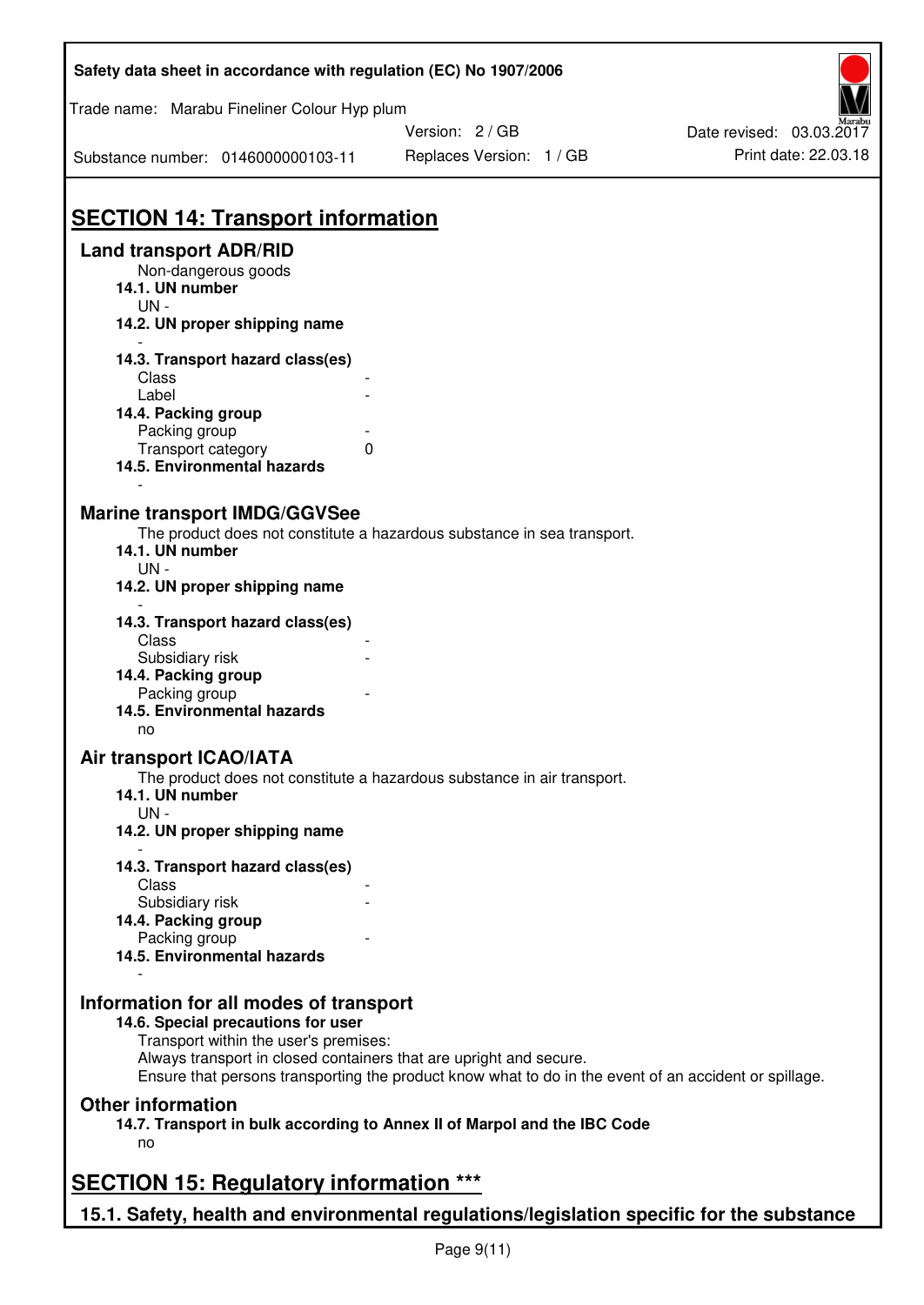| Safety data sheet in accordance with regulation (EC) No 1907/2006                                                                                                                                                                                                                                                                                                                                                                                                 |                                      |                          |                                                       |                                                                                                                                                                                                                                                                                                                                                                                                                  |
|-------------------------------------------------------------------------------------------------------------------------------------------------------------------------------------------------------------------------------------------------------------------------------------------------------------------------------------------------------------------------------------------------------------------------------------------------------------------|--------------------------------------|--------------------------|-------------------------------------------------------|------------------------------------------------------------------------------------------------------------------------------------------------------------------------------------------------------------------------------------------------------------------------------------------------------------------------------------------------------------------------------------------------------------------|
| Trade name: Marabu Fineliner Colour Hyp plum                                                                                                                                                                                                                                                                                                                                                                                                                      |                                      |                          |                                                       |                                                                                                                                                                                                                                                                                                                                                                                                                  |
|                                                                                                                                                                                                                                                                                                                                                                                                                                                                   | Version: 2 / GB                      |                          |                                                       | Date revised: 03.03.2017                                                                                                                                                                                                                                                                                                                                                                                         |
| Substance number: 0146000000103-11                                                                                                                                                                                                                                                                                                                                                                                                                                |                                      | Replaces Version: 1 / GB |                                                       | Print date: 22.03.18                                                                                                                                                                                                                                                                                                                                                                                             |
| or mixture                                                                                                                                                                                                                                                                                                                                                                                                                                                        |                                      |                          |                                                       |                                                                                                                                                                                                                                                                                                                                                                                                                  |
| <b>VOC ***</b>                                                                                                                                                                                                                                                                                                                                                                                                                                                    |                                      |                          |                                                       |                                                                                                                                                                                                                                                                                                                                                                                                                  |
| VOC (EU)                                                                                                                                                                                                                                                                                                                                                                                                                                                          | $\mathbf 0$                          | $\%$                     |                                                       |                                                                                                                                                                                                                                                                                                                                                                                                                  |
| <b>Other information</b>                                                                                                                                                                                                                                                                                                                                                                                                                                          |                                      |                          |                                                       |                                                                                                                                                                                                                                                                                                                                                                                                                  |
| All components are contained in the TSCA inventory or exempted.<br>All components are contained in the AICS inventory.<br>All components are contained in the PICCS inventory.<br>All components are contained in the DSL inventory.<br>All components are contained in the IECSC inventory.<br>All components are contained in the NZIOC inventory.<br>All components are contained in the ENCS inventory.<br>All components are contained in the ECL inventory. |                                      |                          |                                                       |                                                                                                                                                                                                                                                                                                                                                                                                                  |
| 15.2. Chemical safety assessment<br>For this preparation a chemical safety assessment has not been carried out.                                                                                                                                                                                                                                                                                                                                                   |                                      |                          |                                                       |                                                                                                                                                                                                                                                                                                                                                                                                                  |
| <b>SECTION 16: Other information</b>                                                                                                                                                                                                                                                                                                                                                                                                                              |                                      |                          |                                                       |                                                                                                                                                                                                                                                                                                                                                                                                                  |
| <b>Hazard statements listed in Chapter 3</b>                                                                                                                                                                                                                                                                                                                                                                                                                      |                                      |                          |                                                       |                                                                                                                                                                                                                                                                                                                                                                                                                  |
| H301                                                                                                                                                                                                                                                                                                                                                                                                                                                              | Toxic if swallowed.                  |                          |                                                       |                                                                                                                                                                                                                                                                                                                                                                                                                  |
| H302                                                                                                                                                                                                                                                                                                                                                                                                                                                              | Harmful if swallowed.                |                          |                                                       |                                                                                                                                                                                                                                                                                                                                                                                                                  |
| H311                                                                                                                                                                                                                                                                                                                                                                                                                                                              | Toxic in contact with skin.          |                          |                                                       |                                                                                                                                                                                                                                                                                                                                                                                                                  |
| H312                                                                                                                                                                                                                                                                                                                                                                                                                                                              | Harmful in contact with skin.        |                          |                                                       |                                                                                                                                                                                                                                                                                                                                                                                                                  |
| H314                                                                                                                                                                                                                                                                                                                                                                                                                                                              |                                      |                          | Causes severe skin burns and eye damage.              |                                                                                                                                                                                                                                                                                                                                                                                                                  |
| H315                                                                                                                                                                                                                                                                                                                                                                                                                                                              | Causes skin irritation.              |                          |                                                       |                                                                                                                                                                                                                                                                                                                                                                                                                  |
| H317                                                                                                                                                                                                                                                                                                                                                                                                                                                              | May cause an allergic skin reaction. |                          |                                                       |                                                                                                                                                                                                                                                                                                                                                                                                                  |
| H318                                                                                                                                                                                                                                                                                                                                                                                                                                                              | Causes serious eye damage.           |                          |                                                       |                                                                                                                                                                                                                                                                                                                                                                                                                  |
| H331                                                                                                                                                                                                                                                                                                                                                                                                                                                              | Toxic if inhaled.                    |                          |                                                       |                                                                                                                                                                                                                                                                                                                                                                                                                  |
| H335                                                                                                                                                                                                                                                                                                                                                                                                                                                              | May cause respiratory irritation.    |                          |                                                       |                                                                                                                                                                                                                                                                                                                                                                                                                  |
| H373                                                                                                                                                                                                                                                                                                                                                                                                                                                              |                                      |                          |                                                       | May cause damage to organs through prolonged or repeated exposure:                                                                                                                                                                                                                                                                                                                                               |
| H400                                                                                                                                                                                                                                                                                                                                                                                                                                                              | Very toxic to aquatic life.          |                          |                                                       |                                                                                                                                                                                                                                                                                                                                                                                                                  |
| H410                                                                                                                                                                                                                                                                                                                                                                                                                                                              |                                      |                          | Very toxic to aquatic life with long lasting effects. |                                                                                                                                                                                                                                                                                                                                                                                                                  |
| <b>CLP categories listed in Chapter 3</b>                                                                                                                                                                                                                                                                                                                                                                                                                         |                                      |                          |                                                       |                                                                                                                                                                                                                                                                                                                                                                                                                  |
| Acute Tox. 3                                                                                                                                                                                                                                                                                                                                                                                                                                                      | Acute toxicity, Category 3           |                          |                                                       |                                                                                                                                                                                                                                                                                                                                                                                                                  |
| Acute Tox. 4                                                                                                                                                                                                                                                                                                                                                                                                                                                      | Acute toxicity, Category 4           |                          |                                                       |                                                                                                                                                                                                                                                                                                                                                                                                                  |
| Aquatic Acute 1                                                                                                                                                                                                                                                                                                                                                                                                                                                   |                                      |                          |                                                       | Hazardous to the aquatic environment, acute, Category 1                                                                                                                                                                                                                                                                                                                                                          |
| Aquatic Chronic 1                                                                                                                                                                                                                                                                                                                                                                                                                                                 |                                      |                          |                                                       | Hazardous to the aquatic environment, chronic, Category 1                                                                                                                                                                                                                                                                                                                                                        |
| Eye Dam. 1                                                                                                                                                                                                                                                                                                                                                                                                                                                        | Serious eye damage, Category 1       |                          |                                                       |                                                                                                                                                                                                                                                                                                                                                                                                                  |
| Skin Corr. 1B                                                                                                                                                                                                                                                                                                                                                                                                                                                     | Skin corrosion, Category 1B          |                          |                                                       |                                                                                                                                                                                                                                                                                                                                                                                                                  |
| Skin Irrit. 2                                                                                                                                                                                                                                                                                                                                                                                                                                                     | Skin irritation, Category 2          |                          |                                                       |                                                                                                                                                                                                                                                                                                                                                                                                                  |
| Skin Sens. 1                                                                                                                                                                                                                                                                                                                                                                                                                                                      | Skin sensitization, Category 1       |                          |                                                       |                                                                                                                                                                                                                                                                                                                                                                                                                  |
| STOT RE 2<br>STOT SE 3                                                                                                                                                                                                                                                                                                                                                                                                                                            |                                      |                          |                                                       | Specific target organ toxicity - repeated exposure, Category 2<br>Specific target organ toxicity - single exposure, Category 3                                                                                                                                                                                                                                                                                   |
| <b>Supplemental information</b>                                                                                                                                                                                                                                                                                                                                                                                                                                   |                                      |                          |                                                       |                                                                                                                                                                                                                                                                                                                                                                                                                  |
|                                                                                                                                                                                                                                                                                                                                                                                                                                                                   |                                      |                          |                                                       | Relevant changes compared with the previous version of the safety data sheet are marked with: ***                                                                                                                                                                                                                                                                                                                |
| legislation.                                                                                                                                                                                                                                                                                                                                                                                                                                                      |                                      |                          |                                                       | This information is based on our present state of knowledge. However, it should not constitute a<br>guarantee for any specific product properties and shall not establish a legally valid relationship.<br>The information in this Safety Data Sheet is based on the present state of knowledge and current<br>It provides guidance on health, safety and environmental aspects of the product and should not be |
| construed as any guarantee of technical performance or suitability for particular applications.<br>to the supplier and obtaining written handling instructions.                                                                                                                                                                                                                                                                                                   |                                      |                          |                                                       | The product should not be used for purposes other than those shown in Section 1 without first referring                                                                                                                                                                                                                                                                                                          |
|                                                                                                                                                                                                                                                                                                                                                                                                                                                                   |                                      |                          |                                                       | As the specific conditions of use of the product are outside the supplier's control, the user is responsible                                                                                                                                                                                                                                                                                                     |
| for ensuring that the requirements of relevant legislation are complied with.                                                                                                                                                                                                                                                                                                                                                                                     |                                      |                          |                                                       | The information contained in this safety data sheet does not constitute the user's own assessment of                                                                                                                                                                                                                                                                                                             |